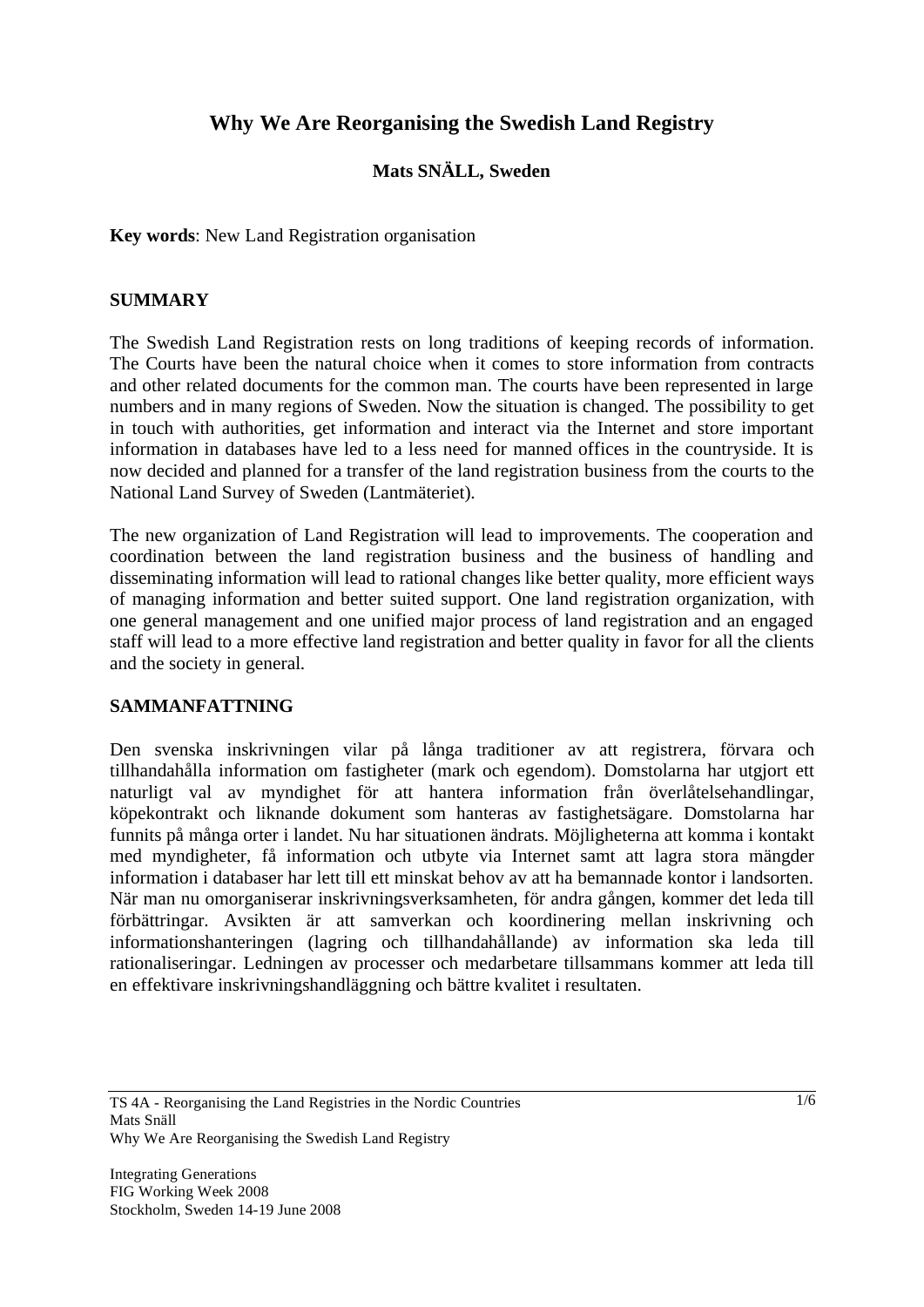# **WhyWe Are Reorganising the Swedish Land Registry**

# **Mats SNÄLL, Sweden**

# **1. A BRIEF DESCRIPTION OF HISTORY**

Since the days before the Swedes knew how to read and write the local court has been an important part to the business of trading land and property. The local judge and other important people of the community took active part in the rituals that made the land and property transactions remembered. When the time and knowledge of reading and writing came it was natural that contracts of sale were handed in to the court for control and for keeping. It was easy for anyone interested to go to the court for information about property in the area and about any purchases.

To improve the process of keeping information the courts started to record information about properties and transactions in books. These Land books became the source of information which linked the property information in the documents with the property and its owners. The way of recording in books was legislated in the law 1870 and it was the way of keeping records over a hundred years. In the 1970:es the new Swedish Land Code stated a possibility to use databases instead of recording information in books. The work with the transfer of information written in the land books started along with the development of the IT-system. It took almost two decades to transfer the information about all the property units in Sweden. Meanwhile the use of digital information was implemented and the usage is now a standardized procedure in all kind of businesses concerning real property.

If the first major step in development were the change from rituals and memorized information to the written form in land books the second may be the step from manually written land books to register information to data bases.

We may now face the third major step of development when the Swedish Land Registration reorganizes from the courts to the National Land Survey.

## **2. CHANGES AND DEVELOPMENT IN LAND REGISTRATION**

#### **2.1 Earlier Reorganization**

#### 2.1.1 Reduction of Number of Land Registries

The debate of changing the organization of the Land Registration has been going in Sweden for some time. In 2001 a major reorganization reduced the number of Land Registration Authorities from 89 to just 7. Before the decision of that reorganization it was suggested to have Lantmäteriet as the one and only Land Registration Authority. The political situation was not in favor for such a change and it was decided to have the land registration organized basically in the same way as earlier but with just 7 individual authorities. These 7 units were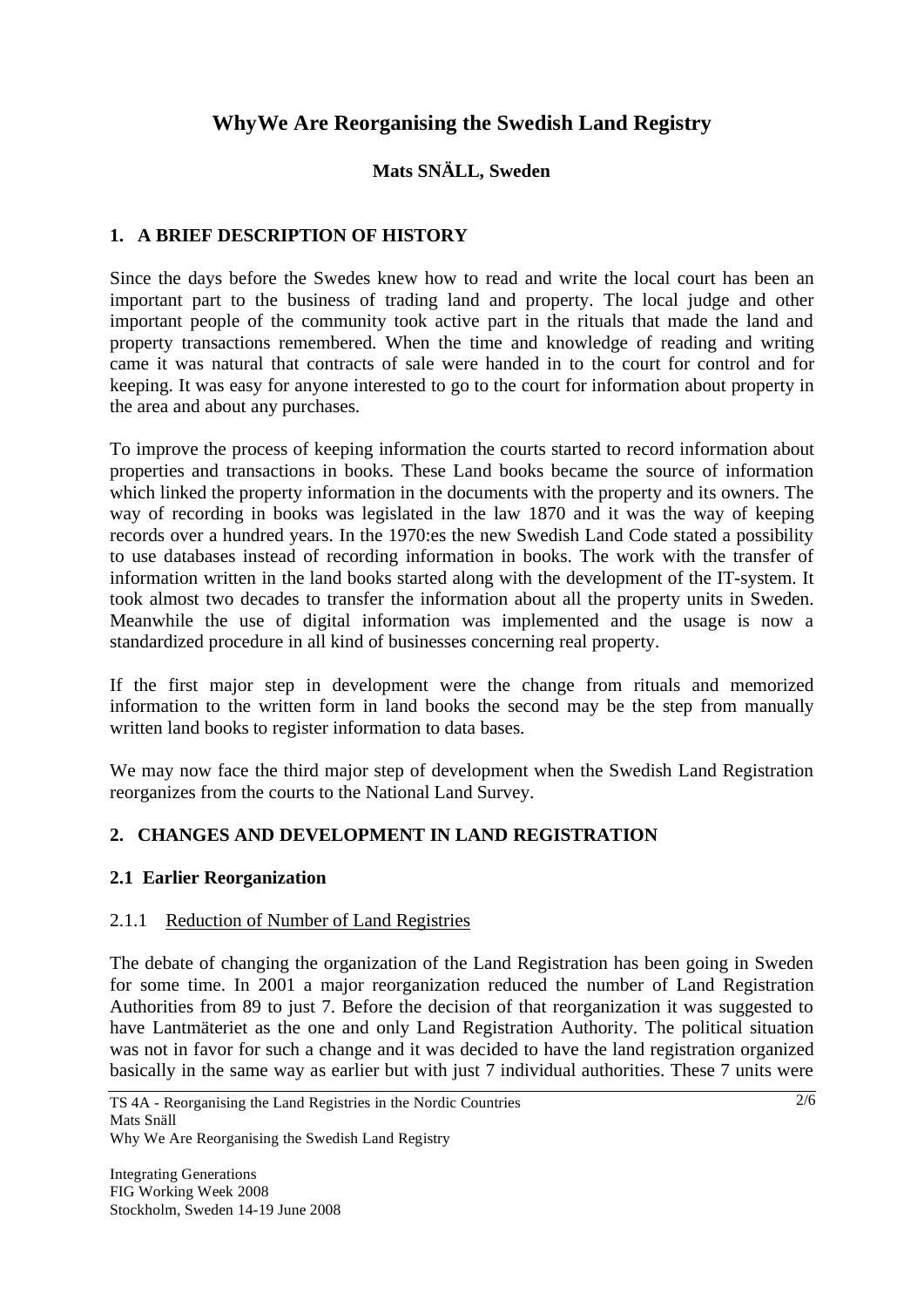placed at the local courts on sites were other state agencies recently had closed down or in places were the general job market were hard.

The change in organization was in general just a reduction of the number of units. Nothing was really done in the other parts of the Land Registration such as general management or processes. Each Land Registration Authority were still an individual court authority with no coordinating management from the National Courts Administration. The procedures and routines for Land Registration were kept.

The staff was in general kept. The regulations concerning matters of land registration were kept.

## 2.1.2 Continuation of Land Registration

Since the change in 2001 the business of Land Registration has been conducted in the same way as earlier. No changes or improvements have been done. The IT-systems are almost the same even if they have been improved or repaired over and over through the years. The number and the structure (age, gender…) of staff are about the same. There are very few changes.

The amount of matters of registration has increased along with the rise of the real property market. The types of matters are still the same as earlier.

The technical standard is also still the same as earlier. No major changes have been made to the systems and the general IT-development has not still made any impressions on the Land Registration systems.

## 2.1.3 The Business of Land Registration Today

The real property market has been expansive over the last 3 years. This has meant higher number applications to the land registration authorities. About one million matters of registration a year have been handled at the 7 land registration authorities the last years. Of this about 30 % is about registration of ownership and about 50 % about mortgages.

The process of registration is quite ordinary for any kind of state agency administration. It is about receiving documents and application, control of documents and information, handling of the matter with registration, decision of matters and finally the step of archiving and finishing. All documentation in each matter is still in paper form. It is not aloud to extract contracts in digital form for transferring real property. The process is still working on the condition to handle papers.

The actual registration is made with the support of the IT-system developed and managed by Lantmäteriet. In general the systems are results of the late 1970 development. The division of business, the handling of matters at the courts, and the managing of IT by Lantmäteriet, have been for a long time and proved to work - but in restrained ways when it comes to system development. The standard of the systems for registration and dissemination of information is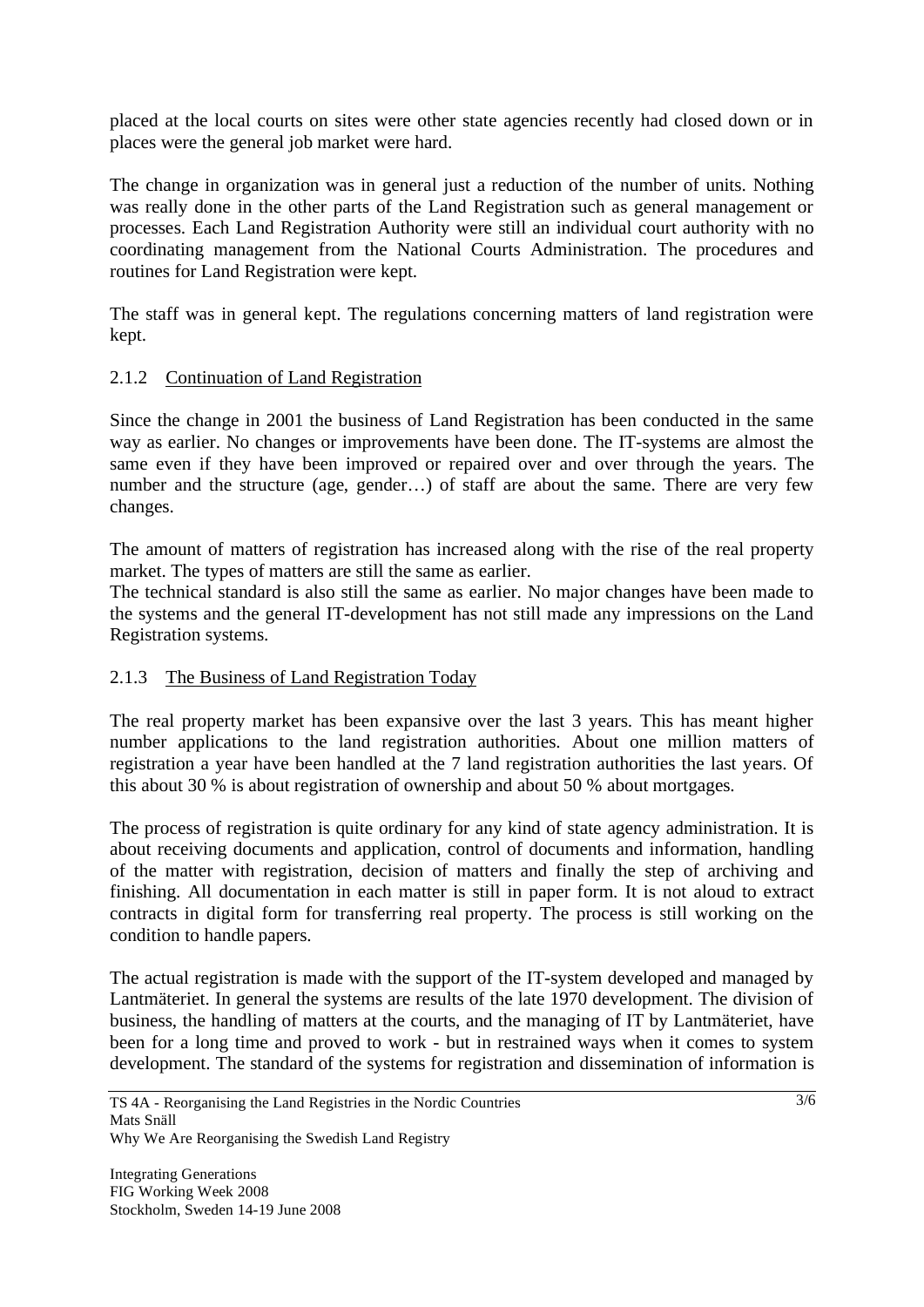fairly stable but in urgent need for replacement to more modern systems and constructions.

It is possible for anyone to sell and buy real property and to apply for land registration. Even so it is mostly professionals who handle most of the applications. Over 80 % of the registration matters are handed in by banks or other professionals representing the property owners. In numbers the private persons is the largest category of the ones handling applications for land registration.

Some of the registration matters do not require much and they may be very easy to apply for. This goes for the simple mortgage registration. Other matters require different documents, often in original, and here the contract of sale is one example of such a document. If the applicant is married, or divorced, it also may be a complication to the matter. About 7 % of all applications are of such bad quality that they may not be handled and decided. Usually these applications are sent back to the applicant with a notice about the reason for the return of the matter.

The number of complaints and appeals are very low. Therefore the standard and quality of all the decided matters must be reckoned as very high. In the registers there are a lot of old and not updated information originating from the first registration of the information. Changed conditions in property units or information about owners have not always led to changes in the register.

## 2.1.4 The New Organization

The new land registration organization will, from June 1, be one Land Registry. The new organization is decided in both political levels and in changes in legislation on the area. Despite from some, maybe, obvious reasons, the major reason to reorganize was the interest and need to refine the courts business to court matters. Over some years this process have went on and several kinds of matters have been transferred to other state agencies.

With the proposition for the new organization another argument for the development were presented. With a new organization it will be possible to get positive effects and rationalizations made in the coordination and cooperation between the maintenance and development of IT-systems and the Land Registration. The management of the whole Land Registration will also be improved, according to the proposition.

# 2.1.5 The Preparations

Since over 2 years the preparations for the new organization and the transfer of land registration business have been going on. The work has been conducted in a very positive atmosphere. The land registration staff has been a very active part in the work and very willing to cooperate.

From the beginning of the preparation project information about all changes and conditions for the changes has been handled very openly and straight forward. Information letters with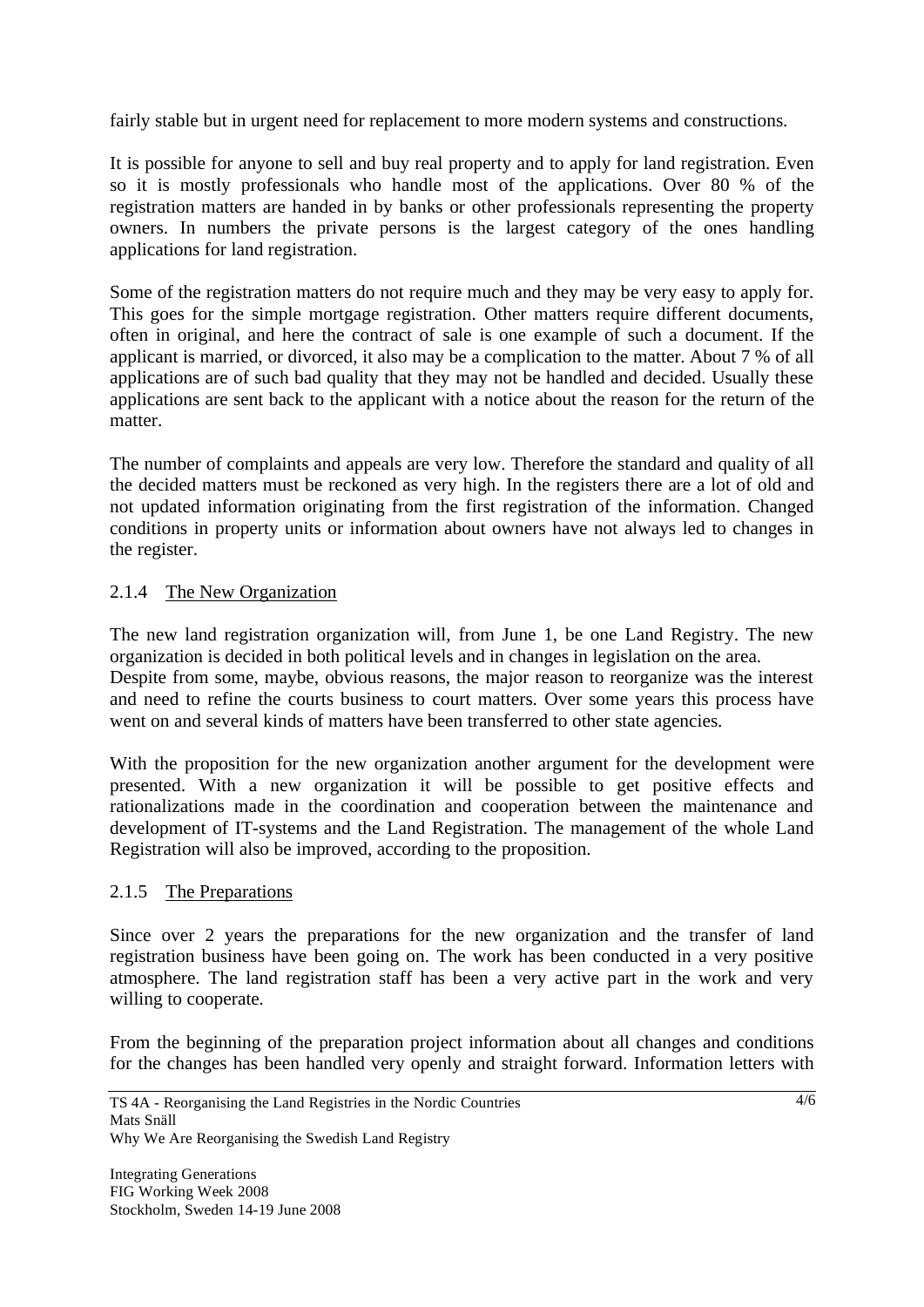information of all kinds has been sent out to all 7 land registration units and the staff on regular basis and at each occasion when something has happened. This has proven to be a good way to give a clear and full picture of the project and the activities. Another "best practice" has been to keep records of questions and answers of all kinds and distribute updated versions of this FAQ (frequently asked questions) to the staff involved. No question, or answer, must be underestimated or seen as unimportant.

## 2.1.6 The Organization of the New Land Registry

From June 1 the organization will be of a new and different kind than earlier. It will be one organization, even if the land registration still will be conducted in the same 7 areas as earlier. But instead of having each unit isolated it will now be one group of land registration staff. The Land Registry will be organized in one division at Lantmäteriet with one director. The general management will also consist of a development manager, a managing legal adviser and of the office managers from each of the 7 units. Earlier the management for each Land Registry was a judge who mainly worked with court matters.

## 2.1.7 The Process of Land Registration

Even if today's process of land registration is regulated in legislation and supposed to be handled in a certain way it is acted out in different ways. In a study made, over 60 differences were identified in the way of conducting the land registration process at the 7 units.

When the land registration is performed by one organization it must be done in a unified way. Right after the transfer date a project for unifying the process of land registration will start. The main objective will be to unify the process and the ways of handling land registration matters. Positive effects like cost reduction and effectiveness will be of secondary concern in the first phase of this work. Therefore the process of land registration will still be kept, but in one version.

In the next phase focus will be to find better ways of handling steps in the process. In this work it will be of great interest to see what kind of procedures produces the most possible value to customers. With this step it will also be possible to go on with the development of a new registration system and systems to support e-applications and such.

## **FUTURE**

With a unified process it will be possible to improve it. Also it will be good conditions to replace the old IT-system for registration with a more modern system that support the new improved process. In this new system e-applications and a complete digital process will be possible to implement. This will also set some demands on the legal development. Today we have a lot of regulations about e-applications and digital signatures in place. What is left and what is needed to fulfill the visions is that it must be legalized to use digital contracts of sale of real property. Today it is not aloud to draw a contract in another form than in paper with the signature made with a pencil.